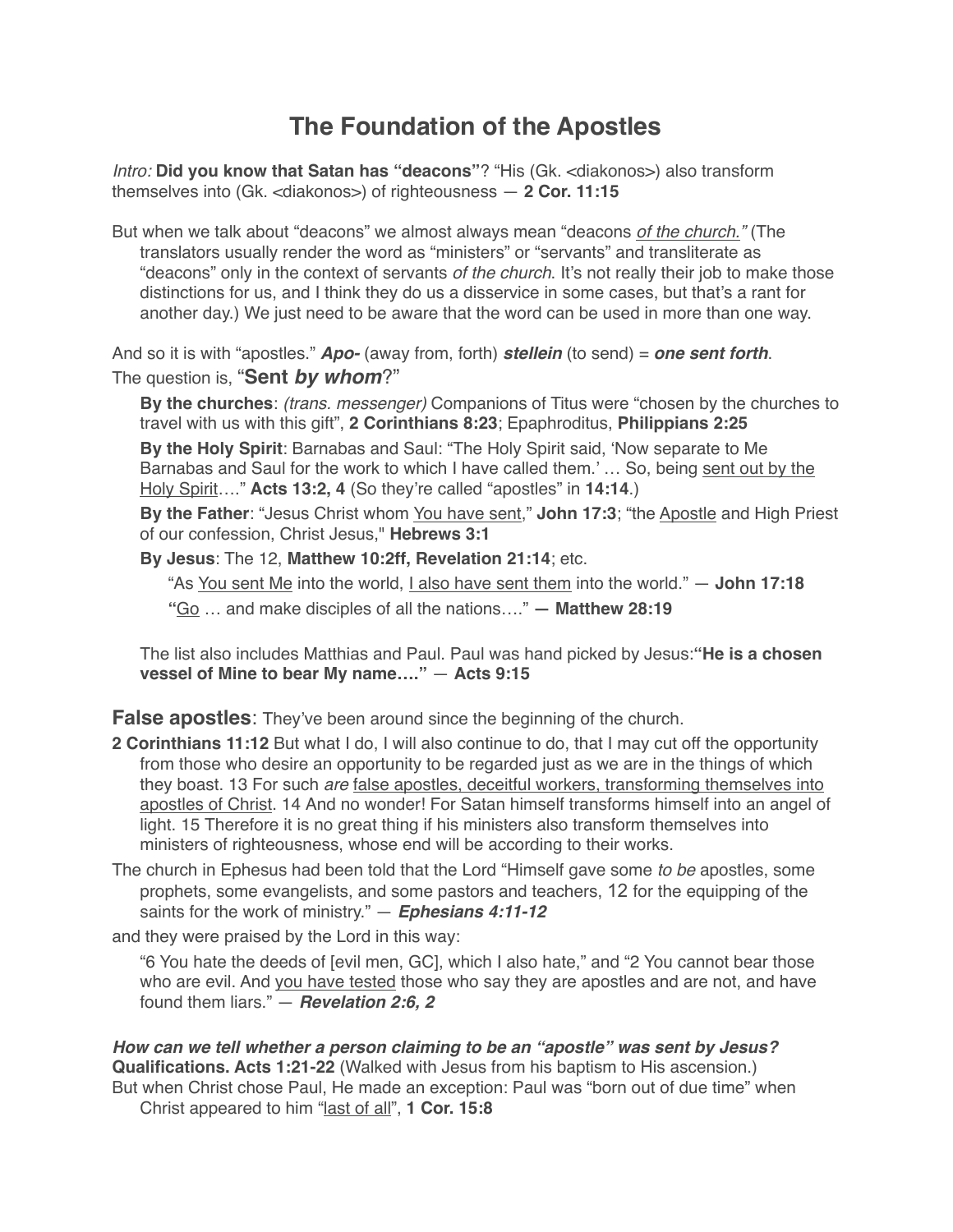- So to be fair, Jesus \*may\* have chosen others after Paul wrote that. *How \*else\* would we know?*
- **Signs!** Just like the prophets of old, the apostles had divine help to perform miracles to identify themselves as God's messengers:

**2 Corinthians 12:11** In nothing was I behind the most eminent apostles, though I am nothing. 12 Truly the signs of an apostle were accomplished among you with all perseverance, in signs and wonders and mighty deeds.

Paul also came with **love**.

**2 Cor. 11:4** For if he who comes preaches another Jesus whom we have not preached, or *if* you receive a different spirit which you have not received, or a different gospel which you have not accepted—you may well put up with it! … 9 I kept myself from being [financially, GC] burdensome to you, and so I will keep *myself*. 10 As the truth of Christ is in me, no one shall stop me from this boasting in the regions of Achaia. 11 Why? Because I do not love you? God knows! ... 20 For you put up with it if one brings you into bondage, if one devours *you,* if one takes *from you,* if one exalts himself, if one strikes you on the face. 21 To *our* shame I say that we were too weak for that!

2 Corinthians 11 is a great chapter where Paul goes head to head against false teachers who were false apostles, Satan's "deacons" and false "diakonos" of Christ.

22 Are they Hebrews? So *am* I. Are they Israelites? So *am* I. Are they the seed of Abraham? So *am* I. 23 Are they [Greek, <diakonos>] of Christ?—I speak as a fool—I *am* more. — **2 Cor. 11:22-23**

And another part of the **example** of all the apostles (according to uninspired accounts) is that they all were **martyred** for their faith (except John, who was imprisoned more than once for the faith in the Bible record).

# **The Role Jesus' Apostles Played: Reveal the mind of God.**

**John 14:26** - the Holy Spirit, whom the Father will send in My name, He will **teach** you all things, and **bring to your remembrance all things that I said to you**.

They preached and wrote years after their time with Jesus, but they did not rely on their own memory. (Imagine if it were otherwise: Jesus sends them to **"make disciples… teaching them to observe all things that I have commanded you."** (**Matthew 28:19-20**) They have an "uh-oh!" moment-"*Wait. What did he say about divorce and remarriage?!?")*

**John 16:13-15** - The Spirit of truth ... will guide you into all truth... and He will tell you things to come. 14 He will glorify Me, for He will take of what is Mine and declare *it* to you. 15 All things that the Father has are Mine.

**Out-takes from 1 Cor. 2:6-16:** "We speak wisdom, we speak the wisdom of God, God has revealed to us through His Spirit, we have received… the Spirit who is from God, that we might know the things that have been freely given to us by God. These things we also speak, we have th mind of Christ."

**Out-takes from Ephesians 3:1-6:** "by revelation He made known to me the mystery, when you read you may understand my knowledge in the mystery of Christ, it has now been revealed by the Spirit to His holy aposltes and prophets"

As they worked to establish and develop churches (e.g., events in the book of Acts), they wrote letters to churches and individuals which comprise most of the New Testament (22/27 books).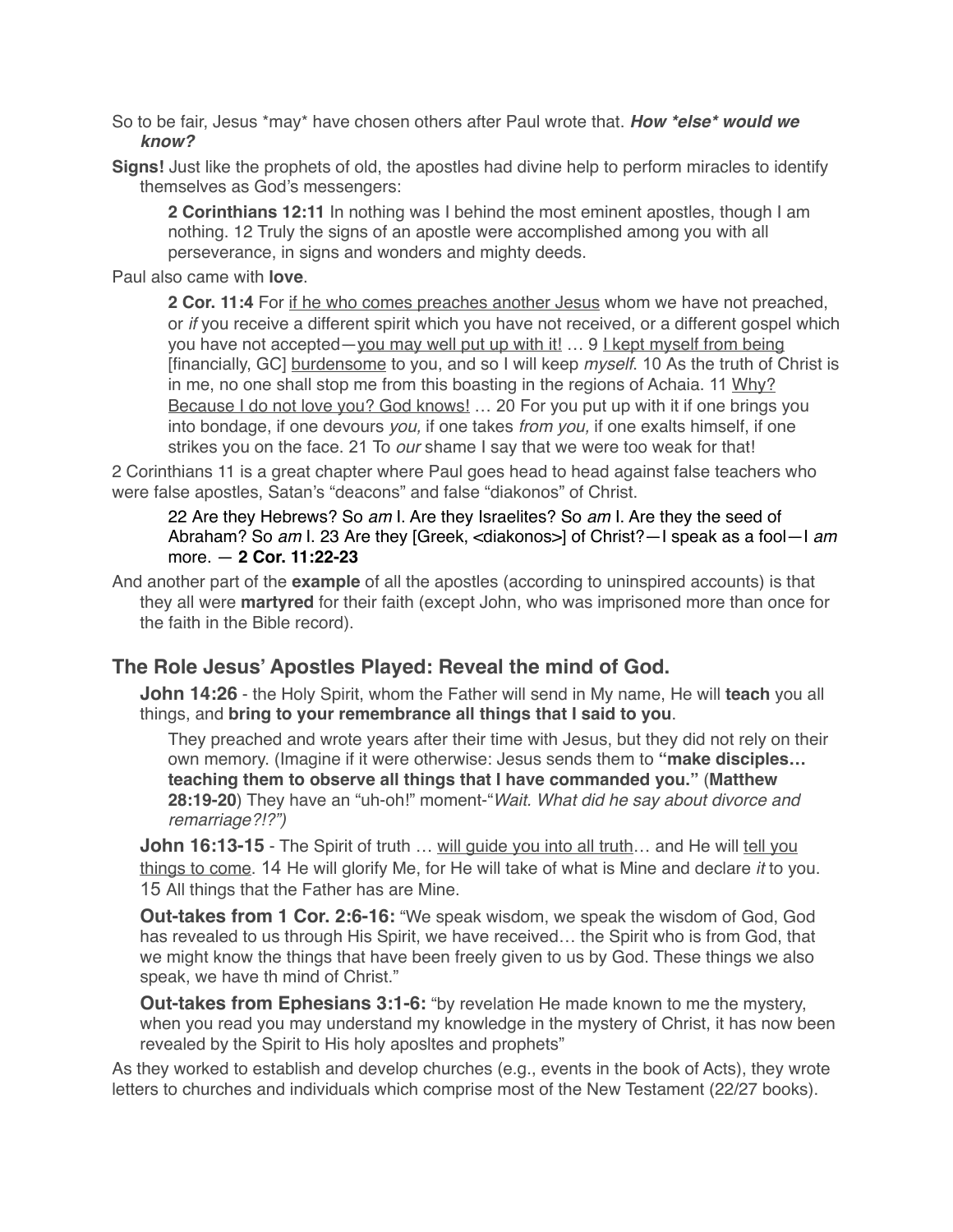*That's foundational!* The apostles of Jesus are part of the foundation of the church.

**Eph. 2:19** We are "fellow citizens with the saints and members of the household of God, 20 having been built on the foundation of the apostles and prophets, Jesus Christ Himself being the chief corner*stone,* **21** in whom the whole building, being fitted together, grows into a holy temple in the Lord, **22** in whom you also are being built together for a dwelling place of God in the Spirit."

*Where would we be without the apostles?* Without the apostles' teachings, our understanding of certain topics would be limited or absent. Just page through Acts to Revelation:

The spread of the gospel; the start of the church The transition from a church with "Jews only" (as in Acts 2 - 7) to the one planned from eternity (Eph. 3: and promised to Abraham which welcomes people of faith from all nations The choosing of the apostle, Paul (written in a book not by him, by the way) The persecutions endured by Jesus' followers Teachings on specific sins such as homosexuality, dissensions, sorcery How grace and faith and action work together to save us When and how to observe the Lord's Supper How to respond to sin in the church How to manage your influence The nature of the church How to organize the church The work of the church The roles of men and women in the church and in the home The work of preachers and elders and their relationship to the church Miraculous spiritual gifts The end of the world and our change at the resurrection The New versus the Old Covenant Spiritual battles in heavenly places Lots of specific false teachings; the great apostasy Anti-christs

#### **Modern apostles**:

"An 'apostle' is an ordained leader … in The Church of Jesus Christ of Latter-day Saints. ["Mormon church", GC] Apostles are chosen through inspiration by the President of the Church, sustained by the general membership of the Church, and ordained by the First Presidency and Quorum of the Twelve Apostles by the laying on of hands. … These Twelve are to judge the Twelve tribes of Israel and the other twelve disciples whom the resurrected Jesus chose during his ministry in the Western Hemisphere about A.D. 34 [\(1 Ne. 12:9-10](http://lds.org/scriptures/bofm/1-ne/12.9-10?lang=eng#8); [Morm. 3:18-19;](http://lds.org/scriptures/bofm/morm/3.18-19?lang=eng#17) cf. [D&C 29:12](http://lds.org/scriptures/dc-testament/dc/29.12?lang=eng#11)). … These latter twelve disciples -as distinguished from Jesus' twelve apostles in Palestine- are to judge their own people who are descended from the house of Israel [\(3 Ne. 27:27](http://lds.org/scriptures/bofm/3-ne/27.27?lang=eng#26)). Fourth, during his visit in the Western Hemisphere, the risen Jesus established the position of the Twelve in his church when he chose and instructed them carefully in his gospel [\(3 Ne. 11:18](http://lds.org/scriptures/bofm/3-ne/11.18-44?lang=eng#17) - [12:1](http://lds.org/scriptures/bofm/3-ne/12.1?lang=eng#); cf. 13:25-34; 15:11-16:20; 18:36-37; 27:13-21). … (Jesus) commissioned those twelve disciples to "go forth unto this people, and declare the words which I have spoken" ([3 Ne. 11:41\)](http://lds.org/scriptures/bofm/3-ne/11.41?lang=eng#40).

Modern revelation adds further information. The apostolic office and authority were restored to the Prophet Joseph Smith and Oliver Cowdery by Peter, James, and John…. [By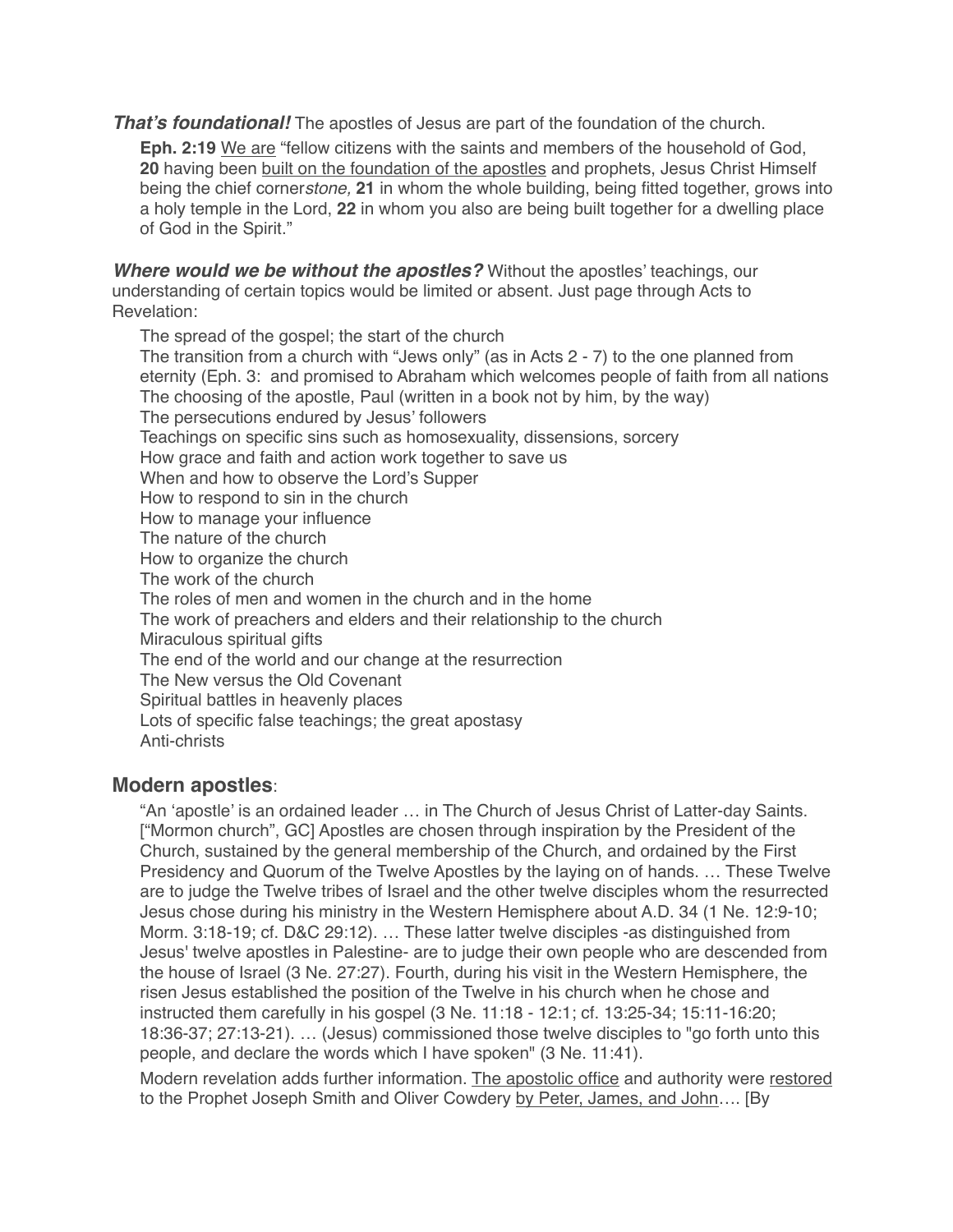implication, the 12 in the West didn't continue their office and authority, GC] ([D&C 27:12](http://lds.org/scriptures/dc-testament/dc/27.12?lang=eng#11); see also [Melchizedek Priesthood: Restoration of Melchizedek Priesthood](http://eom.byu.edu/index.php/Melchizedek_Priesthood#Restoration_of_Melchizedek_Priesthood)). As early as June 1829, … Oliver Cowdery and David Whitmer… were instructed concerning the kinds of men to be chosen as apostles and were commissioned to select the first Twelve in the modern era ([D&C 18:26-38](http://lds.org/scriptures/dc-testament/dc/18.26-38?lang=eng#25)). .… (Encyclopedia of Mormonism [1992], 1:59-60, retrieved 3/17/2018).

**Summary**: That church recognizes the Palestinian 12, differentiates them from "the other 12" in the western hemisphere, and says the office and authority were restored "in the modern era" by 3 of the "eastern" 12.

#### **Modern apostles**

- **1) are too late,** (There's nothing left to reveal 2 Pet. 1:3; Jude 1:3)
- **2) have no signs, and**
- **3) pervert the gospel.**

Even if we, or an angel from heaven, preach any other gospel to you than what we have preached to you, let him be accursed. — **Galatians 1:8**

# **Two Extreme Views of the Apostles:**

## 1) **Some exalt the apostles.**

Nowadays, we have "apostolic churches." An internet search for "church of the apostles" will show you endless pages of results for congregations all over the US, and in almost every town you can find a church named for one of Jesus' apostles. In fact, people have been honoring the apostles

[The original "church of the Holy Apostles" was \[a cathedral, GC\] "dedicated to the Twelve](https://en.wikipedia.org/wiki/Twelve_Apostles)  Apostles of [Jesus](https://en.wikipedia.org/wiki/Jesus)" in about 330 by the Roman emperor [Constantine the Great,](https://en.wikipedia.org/wiki/Constantine_I_(emperor)) the founder of Constantinople, the new capital of the [Roman Empire](https://en.wikipedia.org/wiki/Roman_Empire). … It was the Emperor's intention to gather [relics](https://en.wikipedia.org/wiki/Relic) of all the Apostles in the church…. [But he only obtained the skulls, GC] of Andrew, Luke and Timothy …. Its treasury also held relics [bones and stuff, GC] of Saint [John Chrysostom](https://en.wikipedia.org/wiki/John_Chrysostom) [the "golden mouth"; we would say "silver tongued", a big-name preacher] and other [Church Fathers](https://en.wikipedia.org/wiki/Church_Fathers), saints and martyrs. Over the years the church acquired huge amounts of gold, silver and gems donated by the faithful [and eventually plundered by the not-so-faithful, GC]. (Wikipedia, Church of the Holy Apostles, retrieved 3/17/2018)

#### **But the church does not belong to the apostles! (The apostles did not die for us, and we were not baptized in their name. 1 Cor. 1) (And the church is not about "stuff"!)**

Refer back to **Galatians 1:8**, and you'll see that the apostles' authority was only to *spread* the word and they sure had no right to *change* it! Even "two or three" who "agree(d) on earth concerning anything that they ask" could not change the revelation of the gospel. In their commission from Jesus, Jesus said "all authority has been given **to Me** in heaven and

on earth," and He instructed them to teach the disciples "to observe all **things that I have commanded** you." (**Matthew 28:18-20**) They had no right to change the commandments.

# *The apostles' authority was limited.*

Some see the apostles as having authority in themselves, and which they could pass on to others. Reference the Mormons' modern-era apostles and similarly the Catholic doctrine of apostolic authority and succession. Jesus gave them no such authority; *that* power was *His!*

# *Their authority does not transfer by virtue of their spirituality.*

He gave them "the keys to the kingdom" (**Matthew 16:19** - I will give you the keys of the kingdom of heaven, and whatever you bind on earth will be bound in heaven, and whatever